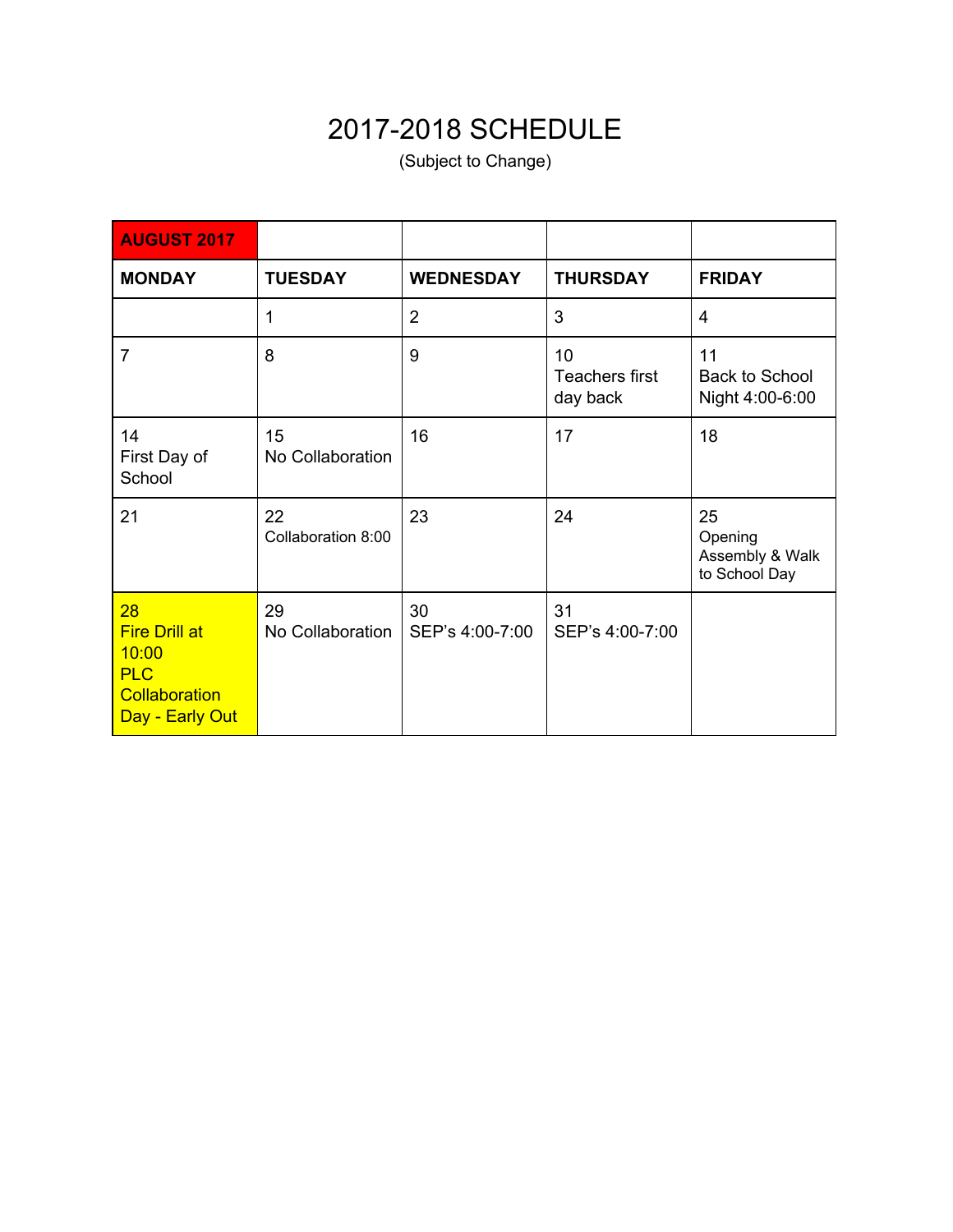| <b>SEPTEMBER 2017</b>                                |                                                     |                   |                 |                                                              |
|------------------------------------------------------|-----------------------------------------------------|-------------------|-----------------|--------------------------------------------------------------|
| <b>MONDAY</b>                                        | <b>TUESDAY</b>                                      | <b>WEDNESDAY</b>  | <b>THURSDAY</b> | <b>FRIDAY</b>                                                |
|                                                      |                                                     |                   | 1               | $\overline{2}$                                               |
| $\overline{4}$<br>Labor Day - No<br>School           | 5<br>Collaboration 8:00                             | 6                 | $\overline{7}$  | 8<br>Professional<br>Development                             |
| 11                                                   | 12<br><b>Collaboration 8:00</b><br>Fire Drill 10:30 | 13<br>Picture Day | 14              | 15<br>Professional<br>Development/<br><b>Faculty Meeting</b> |
| 18                                                   | 19<br>Collaboration 8:00                            | 20                | 21              | 22<br>Fundraiser<br>Assembly                                 |
| 25<br><b>PLC</b><br>Collaboration<br>Day - Early Out | 26<br>No Collaboration                              | 27                | 28              | 29                                                           |

| <b>OCTOBER 2017</b>      |                                       |                               |                                        |                                                              |
|--------------------------|---------------------------------------|-------------------------------|----------------------------------------|--------------------------------------------------------------|
| <b>MONDAY</b>            | <b>TUESDAY</b>                        | <b>WEDNESDAY</b>              | <b>THURSDAY</b>                        | <b>FRIDAY</b>                                                |
| $\overline{2}$           | 3<br>Collaboration 8:00               | $\overline{4}$                | 5                                      | 6<br>Egg Drop                                                |
| 9                        | 10<br>Collaboration 8:00              | 11                            | 12<br>Fall Break - No<br><b>School</b> | 13<br><b>Fall Break - No</b><br>School                       |
| 16                       | 17<br>Collaboration 8:00              | 18<br>Lock-Out Drill 11:00    | 19                                     | 20<br>Professional<br>Development/<br><b>Faculty Meeting</b> |
| 23                       | 24<br>Collaboration 8:00              | 25<br><b>Vision Screening</b> | 26                                     | 27<br>Professional<br>Development                            |
| 30<br>Collaboration 8:00 | 31<br><b>Halloween Parade</b><br>9:15 |                               |                                        |                                                              |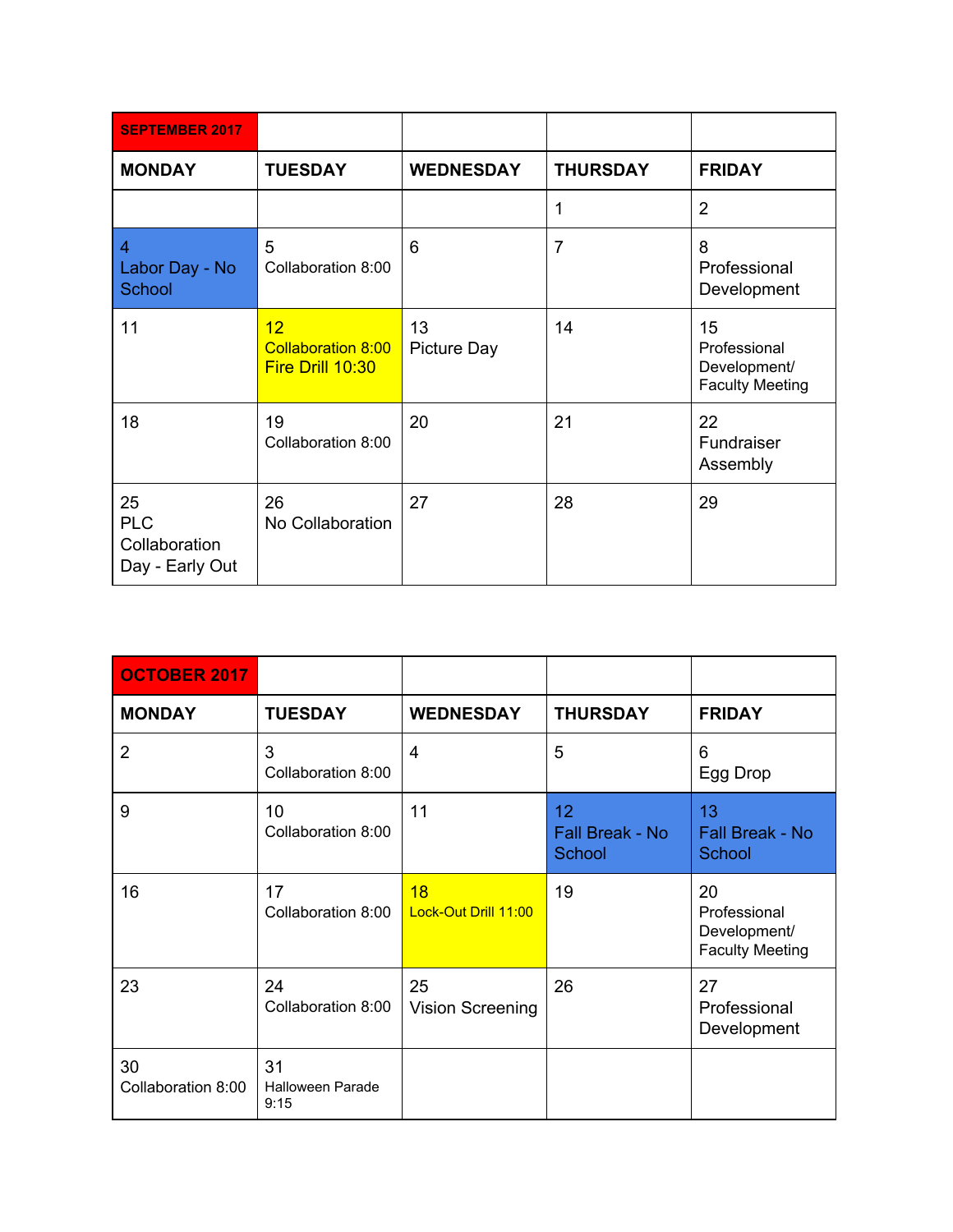| <b>NOVEMBER 2017</b>                    |                                                               |                                             |                                               |                                                                     |
|-----------------------------------------|---------------------------------------------------------------|---------------------------------------------|-----------------------------------------------|---------------------------------------------------------------------|
| <b>MONDAY</b>                           | <b>TUESDAY</b>                                                | <b>WEDNESDAY</b>                            | <b>THURSDAY</b>                               | <b>FRIDAY</b>                                                       |
|                                         |                                                               | 1                                           | $\overline{2}$<br><b>Invention Fair</b>       | 3                                                                   |
| 6                                       | $\overline{7}$<br>Collaboration 8:00                          | 8                                           | 9                                             | 10<br><b>Professional</b><br><b>Development</b><br>Fire Drill 11:00 |
| 13<br><b>SEP'S Dismissed</b><br>at 1:15 | 14<br>Collaboration 8:00<br><b>SEP'S Dismissed</b><br>at 1:15 | 15<br><b>SEP'S Dismissed</b><br>at 1:15     | 16<br><b>SEP'S Dismissed</b><br>at 1:15       | 17                                                                  |
| 20                                      | 21<br>Collaboration 8:00                                      | 22<br><b>SEP Comp Recess</b><br>- No School | 23<br>Thanksgiving<br>Vacation - No<br>School | 24<br>Thanksgiving<br>Vacation - No<br>School                       |
| 27                                      | 28<br>Collaboration 8:00                                      | 29                                          | 30                                            | 1                                                                   |

| <b>DECEMBER 2017</b>                                                   |                                                |                                                |                                                |                                                              |
|------------------------------------------------------------------------|------------------------------------------------|------------------------------------------------|------------------------------------------------|--------------------------------------------------------------|
| <b>MONDAY</b>                                                          | <b>TUESDAY</b>                                 | <b>WEDNESDAY</b>                               | <b>THURSDAY</b>                                | <b>FRIDAY</b>                                                |
|                                                                        |                                                |                                                |                                                | 1                                                            |
| 4                                                                      | 5<br>Collaboration 8:00                        | 6                                              | 7                                              | 8                                                            |
| 11<br><b>PLC</b><br>Collaboration<br>Day - Early Out                   | 12<br>No Collaboration                         | 13                                             | 14<br><b>Lock Down Drill</b><br>1:30           | 15<br>Professional<br>Development/<br><b>Faculty Meeting</b> |
| 18                                                                     | 19<br>Collaboration 8:00                       | 20                                             | 21<br><b>Christmas Vacation</b><br>- No School | 22<br><b>Christmas Vacation</b><br>- No School               |
| 25<br><b>Christmas Day</b><br><b>Christmas Vacation</b><br>- No School | 26<br><b>Christmas Vacation</b><br>- No School | 27<br><b>Christmas Vacation</b><br>- No School | 28<br><b>Christmas Vacation</b><br>- No School | 29<br><b>Christmas Vacation</b><br>- No School               |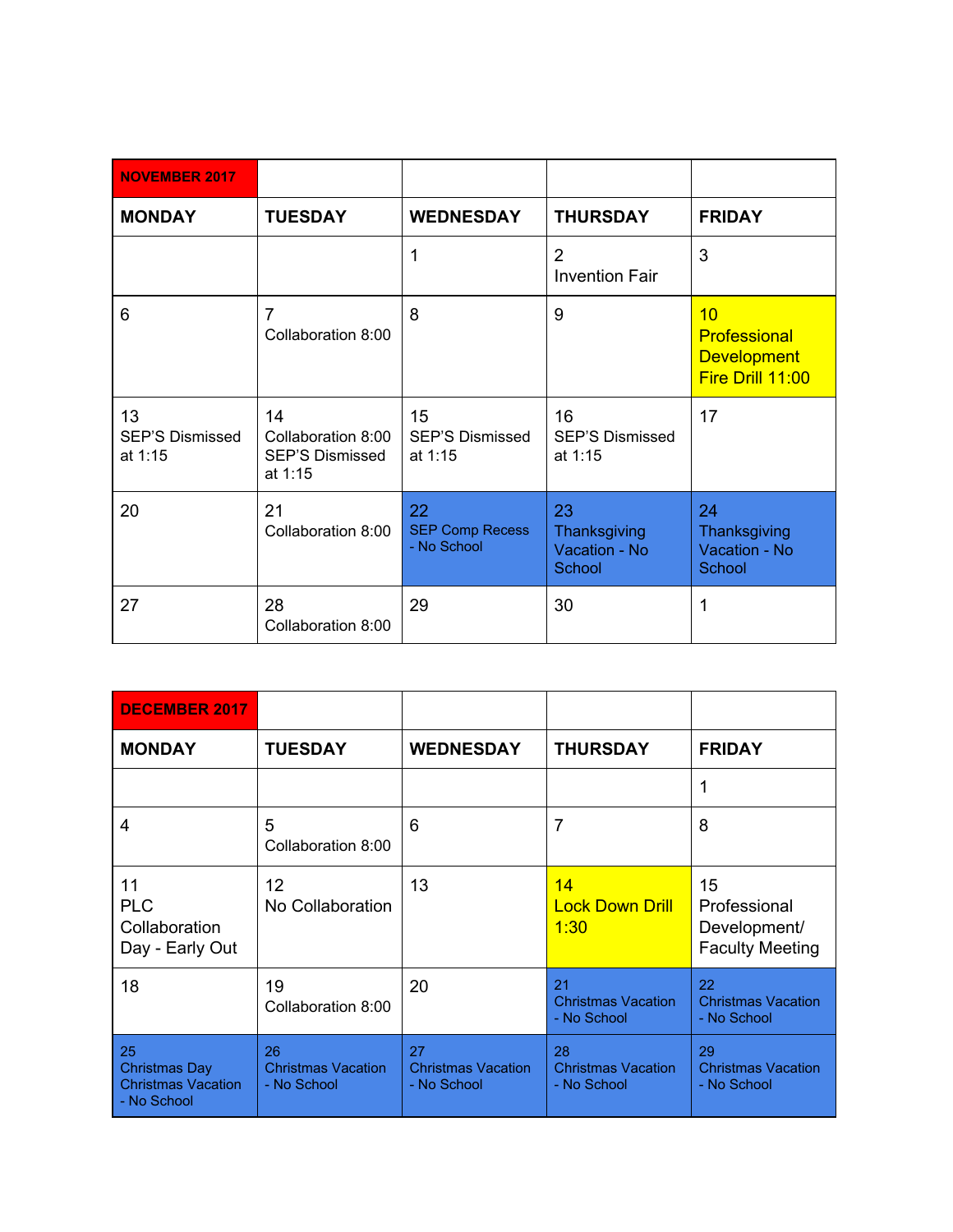| <b>JANUARY 2018</b>                                         |                                                               |                                             |                 |                                                              |
|-------------------------------------------------------------|---------------------------------------------------------------|---------------------------------------------|-----------------|--------------------------------------------------------------|
| <b>MONDAY</b>                                               | <b>TUESDAY</b>                                                | <b>WEDNESDAY</b>                            | <b>THURSDAY</b> | <b>FRIDAY</b>                                                |
| 1<br>New Year's Day<br>Christmas<br>Vacation - No<br>School | $\overline{2}$<br><b>Christmas</b><br>Vacation - No<br>School | 3<br><b>Teacher Prep</b><br>Day - No School | $\overline{4}$  | 5                                                            |
| 8                                                           | 9<br>Collaboration 8:00                                       | 19                                          | 11              | 12<br>Professional<br>Development                            |
| 15<br><b>Martin Luther</b><br>King Jr. Day -<br>No School   | 16<br>Collaboration 8:00                                      | 17                                          | 18              | 19<br>Professional<br>Development/<br><b>Faculty Meeting</b> |
| 22                                                          | 23<br><b>Collaboration 8:00</b><br>Fire Drill 2:00            | 24                                          | 25              | 26                                                           |
| 29<br><b>PLC</b><br>Collaboration<br>Day - Early Out        | 30<br>No Collaboration                                        | 31                                          |                 |                                                              |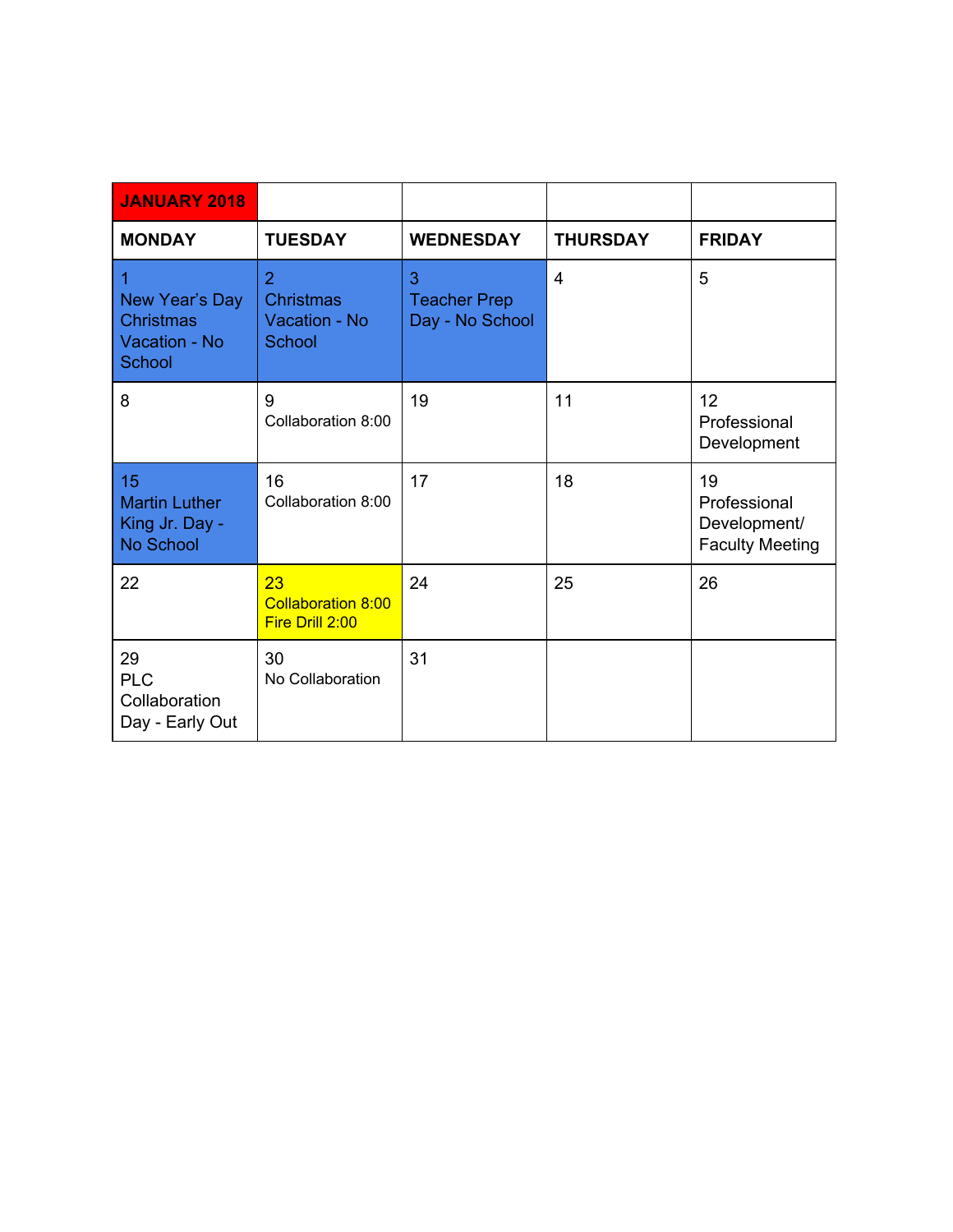| <b>FEBRUARY 2018</b>                                    |                                                             |                                         |                 |                                                              |
|---------------------------------------------------------|-------------------------------------------------------------|-----------------------------------------|-----------------|--------------------------------------------------------------|
| <b>MONDAY</b>                                           | <b>TUESDAY</b>                                              | <b>WEDNESDAY</b>                        | <b>THURSDAY</b> | <b>FRIDAY</b>                                                |
|                                                         |                                                             |                                         | 1               | 3                                                            |
| 5                                                       | 6<br>Collaboration 8:00                                     | $\overline{7}$                          | 8               | 9<br>Professional<br>Development/<br><b>Faculty Meeting</b>  |
| 12                                                      | 13<br>Collaboration 8:00                                    | 14<br><b>SEP'S Dismissed</b><br>at 1:15 | 15              | 16                                                           |
| 19<br>Washington &<br>Lincoln Day - No<br><b>School</b> | 20<br>Collaboration 8:00                                    | 21<br>Fire Drill 2:30                   | 22              | 23<br>Professional<br>Development/<br><b>Faculty Meeting</b> |
| 26<br><b>PLC</b><br>Collaboration<br>Day - Early Out    | 27<br>No Collaboration<br><b>SEP'S Dismissed</b><br>at 1:15 | 28<br><b>SEP'S Dismissed</b><br>at 1:15 |                 |                                                              |

| <b>MARCH 2018</b>                      |                           |                           |                                        |                                                              |
|----------------------------------------|---------------------------|---------------------------|----------------------------------------|--------------------------------------------------------------|
| <b>MONDAY</b>                          | <b>TUESDAY</b>            | <b>WEDNESDAY</b>          | <b>THURSDAY</b>                        | <b>FRIDAY</b>                                                |
|                                        |                           |                           | 1<br><b>SEP'S Dismissed</b><br>at 1:15 | $\overline{2}$<br><b>SEP'S Dismissed</b><br>at 1:15          |
| 5                                      | 6<br>Collaboration 8:00   | 7                         | 8                                      | 9<br>Professional<br>Development                             |
| 12 <sup>2</sup><br><b>Spring Break</b> | 13<br><b>Spring Break</b> | 14<br><b>Spring Break</b> | 15<br><b>Spring Break</b>              | 16<br><b>Spring Break</b>                                    |
| 19                                     | 20<br>Collaboration 8:00  | 21                        | 22<br>Fire Drill - 1:30                | 23<br>Professional<br>Development/<br><b>Faculty Meeting</b> |
| 26                                     | 27<br>Collaboration 8:00  | 28                        | 29                                     | 30<br>Spring Recess - No                                     |